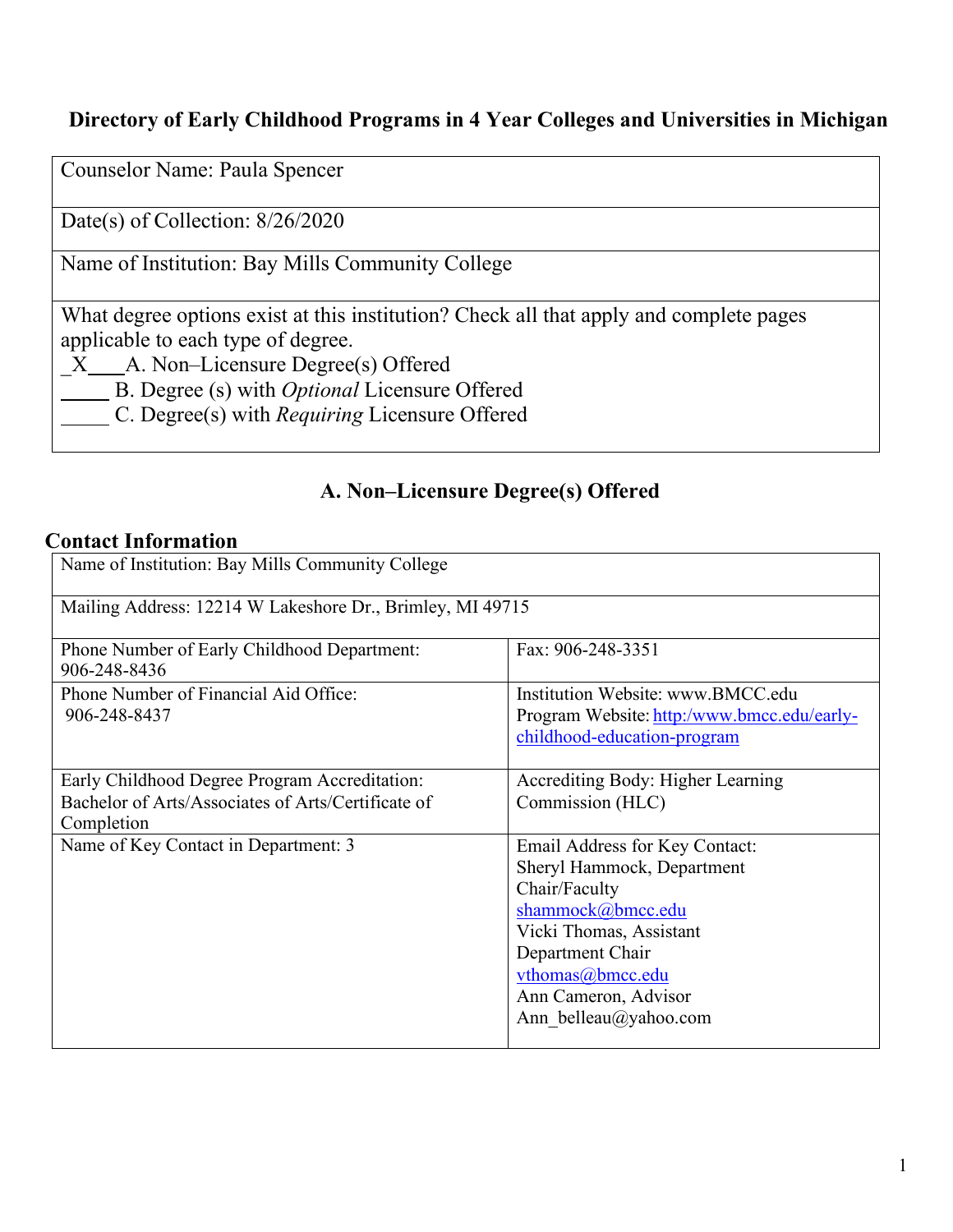| <b>Program Description</b> (include information about all programs that provide early childhood courses; for |
|--------------------------------------------------------------------------------------------------------------|
| example, College of Human Sciences may offer courses as well as the College of Education)                    |

| <b>Description of Degree</b><br><b>Offered</b> | <b>Name of College or School</b><br><b>Issuing Credential</b> | Name of<br>Major                | Early<br><b>Childhood</b><br><b>Credit</b><br><b>Hours</b> | <b>Total</b><br><b>Credit</b><br><b>Hours</b> |
|------------------------------------------------|---------------------------------------------------------------|---------------------------------|------------------------------------------------------------|-----------------------------------------------|
| Certificate of Completion                      | Bay Mills Community College                                   | Early<br>Childhood<br>Education | 120                                                        | 8                                             |
| Associates of Arts                             | Bay Mills Community College                                   | Early<br>Childhood<br>Education | 975                                                        | $62 - 65$                                     |
| <b>Bachelor of Arts</b>                        | Bay Mills Community College                                   | Early<br>Childhood<br>Education | 1,860                                                      | 120-124                                       |

## **Program Information**

| Requirements for admission to early childhood (EC)<br>degree program. Include admission requirements | Bay Mills Community College has an open<br>admissions policy for students of any race,<br>creed, color, and national or ethnic origin.<br>Official high school transcripts or GED scores<br>are required of all applicants seeking<br>admission as regular students in degree and<br>certificate programs. Students without a high<br>school diploma can be admitted as Special<br>Status Students. Special Status Students are<br>required to complete their GED or high school<br>diploma within one year. Applicants seeking<br>admission to special programs may be<br>admitted without a transcript. These special<br>programs may include, but are not limited to,<br>skill-upgrading classes, native studies, creative<br>arts programs, adult basic education programs,<br>etc.<br>Applications for admission should be made as<br>far in advance as possible. |
|------------------------------------------------------------------------------------------------------|------------------------------------------------------------------------------------------------------------------------------------------------------------------------------------------------------------------------------------------------------------------------------------------------------------------------------------------------------------------------------------------------------------------------------------------------------------------------------------------------------------------------------------------------------------------------------------------------------------------------------------------------------------------------------------------------------------------------------------------------------------------------------------------------------------------------------------------------------------------------|
| Requirements to enroll in EC classes. List any special<br>prerequisites                              | See admission requirements                                                                                                                                                                                                                                                                                                                                                                                                                                                                                                                                                                                                                                                                                                                                                                                                                                             |
| Number of courses focused on birth-to-three intervention?                                            | $\mathbf{1}$                                                                                                                                                                                                                                                                                                                                                                                                                                                                                                                                                                                                                                                                                                                                                                                                                                                           |
| Number of courses focused on early childhood special<br>education?                                   | $\mathbf{1}$                                                                                                                                                                                                                                                                                                                                                                                                                                                                                                                                                                                                                                                                                                                                                                                                                                                           |
| Average # of EC courses offered each term                                                            | All except three classes and BMCC reserves<br>the right to cancel any scheduled courses<br>which has insufficient<br>enrollment. The internships EC410 & EC415 as<br>well as the Capstone EC440 are not offered in<br>summer semester due to lack of placement sites.                                                                                                                                                                                                                                                                                                                                                                                                                                                                                                                                                                                                  |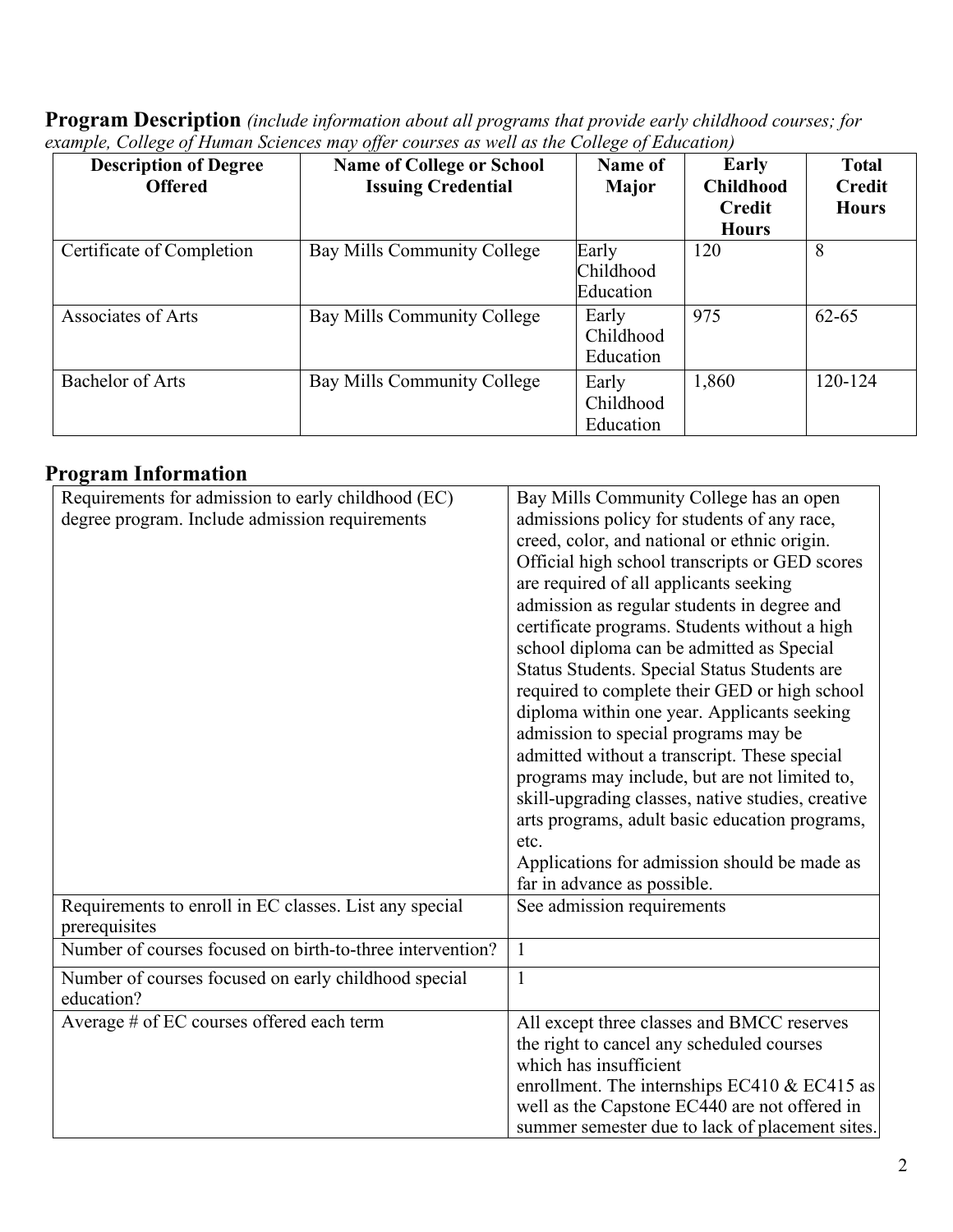| Average # of EC courses offered online each term | All except three classes and BMCC reserves      |
|--------------------------------------------------|-------------------------------------------------|
|                                                  | the right to cancel any scheduled courses       |
|                                                  | which has insufficient                          |
|                                                  | enrollment. The internships EC410 $& EC415$ as  |
|                                                  | well as the Capstone EC440 are not offered in   |
|                                                  | summer semester due to lack of placement sites. |
| Average # of EC courses offered in summer term   | All except three classes and BMCC reserves      |
|                                                  | the right to cancel any scheduled courses       |
|                                                  | which has insufficient                          |
|                                                  | enrollment. The internships EC410 & EC415 as    |
|                                                  | well as the Capstone EC440 are not offered in   |
|                                                  | summer semester due to lack of placement sites. |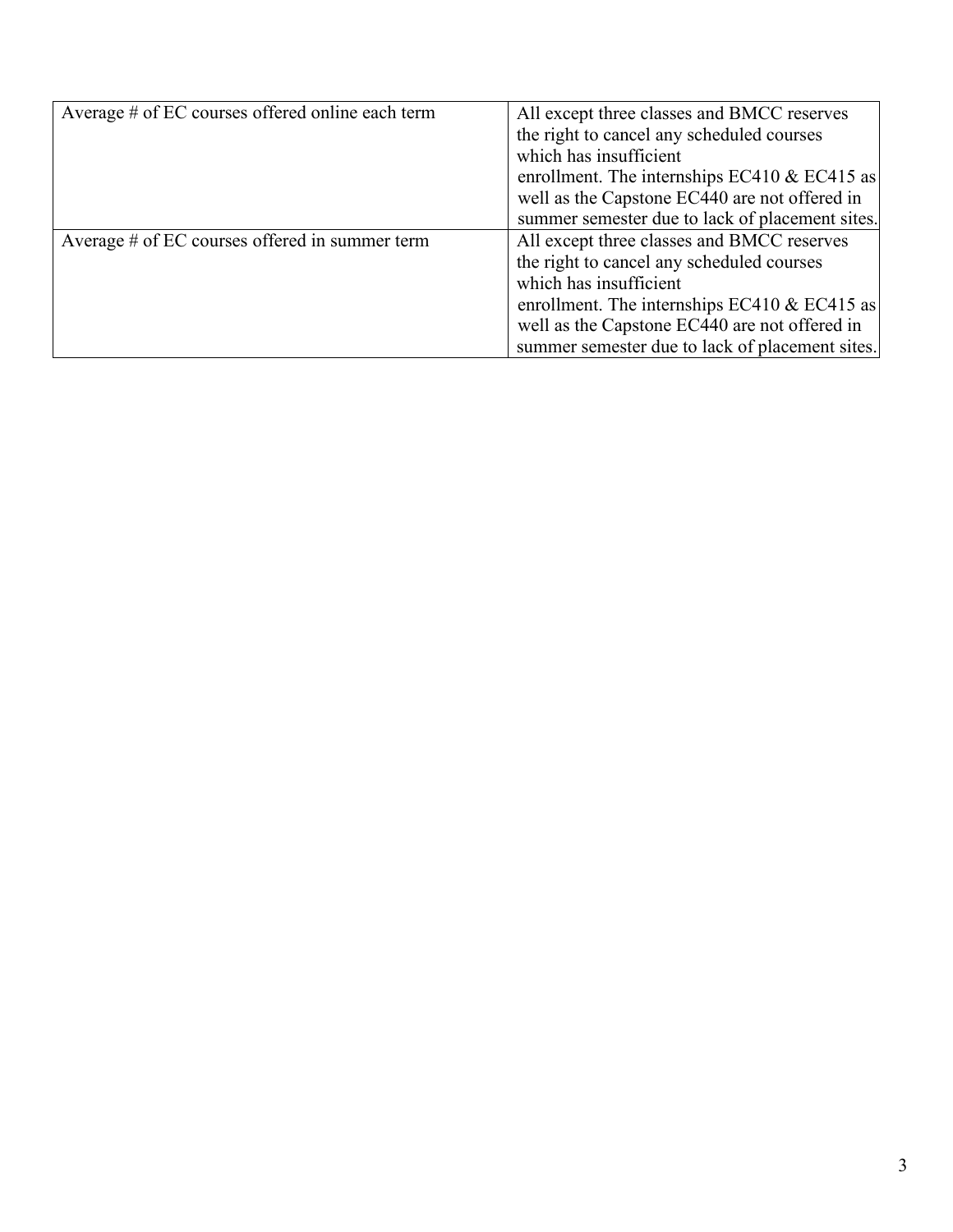| Average # of courses offered in Spanish each term                                                                       | <b>NA</b>                                                                                                                                                                                                                                                                                                                                                                                                                                            |
|-------------------------------------------------------------------------------------------------------------------------|------------------------------------------------------------------------------------------------------------------------------------------------------------------------------------------------------------------------------------------------------------------------------------------------------------------------------------------------------------------------------------------------------------------------------------------------------|
| # of EC courses offered per Term (not summer) at night                                                                  | $\boldsymbol{0}$                                                                                                                                                                                                                                                                                                                                                                                                                                     |
| Average # of EC courses offered per term (not summer)<br>on Saturday                                                    | $\boldsymbol{0}$                                                                                                                                                                                                                                                                                                                                                                                                                                     |
| Average # of EC students per advisor.                                                                                   | 80                                                                                                                                                                                                                                                                                                                                                                                                                                                   |
| # total T.E.A.C.H. Early Childhood® BA Scholarships in<br>Fiscal Year (FY) 2019-20                                      | Total of students with TEACH Scholarships 33<br>9- Bachelors<br>23-Associate<br>1- Certificate of Completion                                                                                                                                                                                                                                                                                                                                         |
| 1-Satellite campuses with EC courses (number and<br>location)                                                           | <b>NA</b>                                                                                                                                                                                                                                                                                                                                                                                                                                            |
| Tuition cost per credit hour offered for on-campus, seated<br>courses in FY 2020-21                                     | \$95.00 for 100 and 200 level courses<br>\$285.00 for 300 and 400 level courses                                                                                                                                                                                                                                                                                                                                                                      |
| Fees for on-campus, seated courses in FY 2020-21                                                                        | Student Fees (Full and Part-Time) Registration<br>fee \$30.00 Technology fee \$20.00 Fees per<br>credit hour \$10.00 Other Fees Departmental<br>examination fee (per exam) \$50.00 Transcript<br>fee \$10.00 Return check fee (for non-sufficient<br>funds) \$20.00 Some programs and/or classes<br>have additional or special fees to support the<br>courses. Tuition and fees are subject to change.                                               |
| Tuition cost per credit hour offered for online/distance<br>learning courses in FY 2020-21                              | Tuition (Full and Part-Time) Tuition per credit<br>hour \$95.00-\$285.00.<br>Some programs and/or classes have additional<br>or special fees to support the courses. Tuition<br>and fees are subject to change.                                                                                                                                                                                                                                      |
| Fees for online/distance learning courses offered in FY<br>2020-21<br>List all 2-year schools with whom EC articulation | Student Fees (Full and Part-Time) Registration<br>fee \$30.00 Technology fee \$20.00 Distance<br>Learning fee \$20.00 Fees per credit hour<br>\$10.00 Other Fees Departmental examination<br>fee (per exam) \$50.00 Transcript fee \$10.00<br>Return check fee (for non-sufficient funds)<br>\$20.00 Some programs and/or classes have<br>additional or special fees to support the courses.<br>Tuition and fees are subject to change.<br><b>NA</b> |
| agreements are in place                                                                                                 |                                                                                                                                                                                                                                                                                                                                                                                                                                                      |